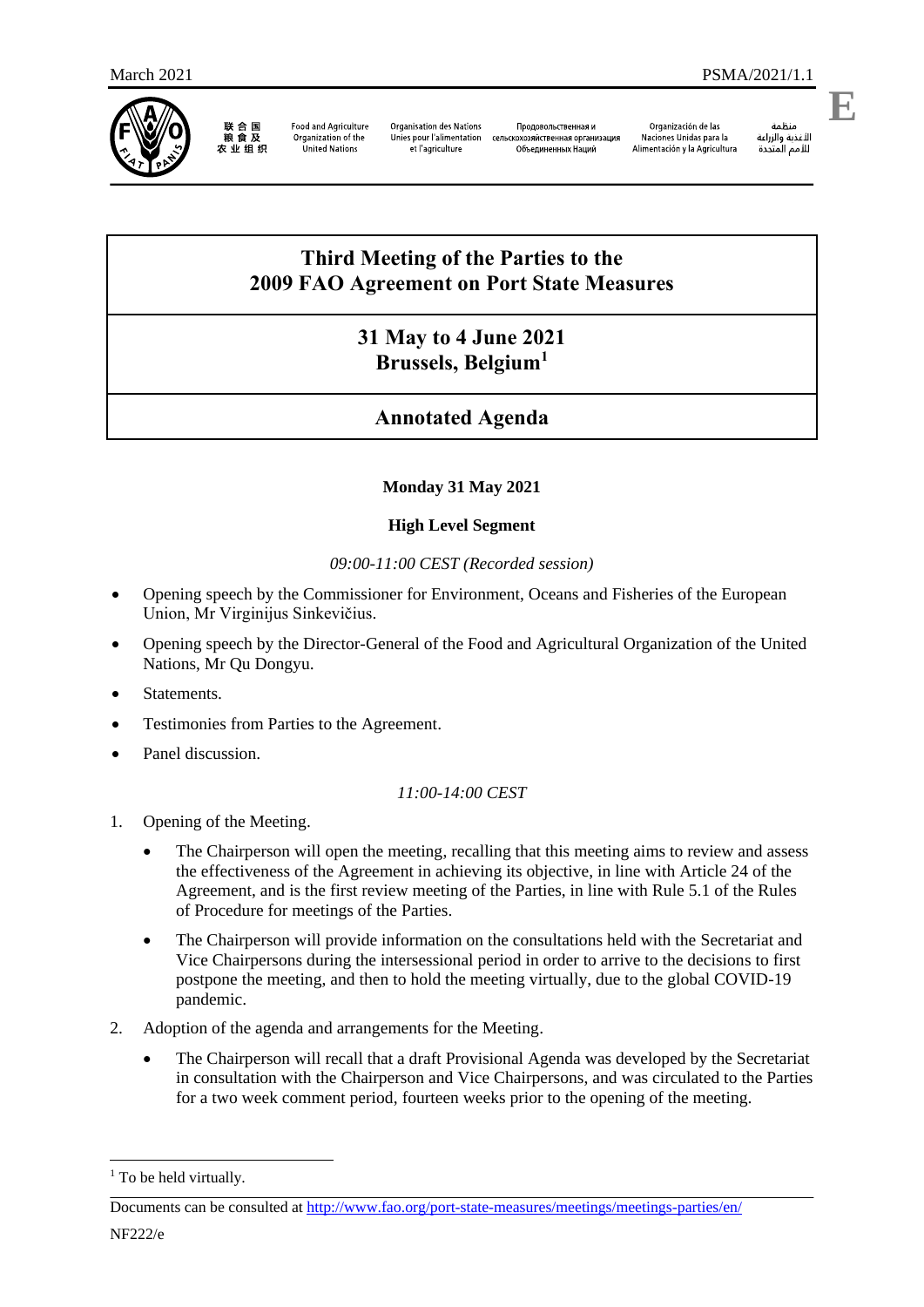- The Chairperson will remind delegates that the meeting is being held virtually through a tailor-made platform developed by the host, and that interpretation is available in all official languages of FAO.
- The Chairperson will set out the arrangements for conducting the meeting, and remind delegates that meeting sessions are limited to a three-hour duration per day, that delegates must raise their hand if they wish to take the floor, that the order for interventions will be first Parties, then non-party FAO Members, followed by other observers, and that all interventions will need to be limited to a maximum of three minutes.
- 3. Status of the 2009 FAO Agreement on Port State Measures (PSMA).
	- The Secretariat will present the Status of the PSMA (document PSMA/2021/3), including the number of new Parties that have adhered to the Agreement since the Second Meeting of the Parties, as well as the proportion of Parties per geographical region.
	- Non-party FAO Members will be invited to provide information on their intentions to adhere to the Agreement and on the status of their internal processes to do so.
- 4. Recalling outcomes of the second meeting of the Parties to the PSMA.
	- The Secretariat will recall the outcomes of the Second Meeting of the Parties (document PSMA/2021/2).
- 5. Results of the questionnaire for the review and assessment of the effectiveness of the PSMA
	- The Secretariat will present the aggregated results of the questionnaire, at global and regional level (document PSMA/2021/4).
	- Parties will be invited to comment on the suitability of the questionnaire in assessing the implementation of the PSMA.

### **Tuesday 1 June 2021**

### *11:00-14:00 CEST*

- 6. Report on challenges and progress in implementation of the PSMA.
	- 6.1 Report by Parties.
		- o Parties will be invited to comment on the effectiveness of the PSMA in its first five years of implementation in the light of the results of the questionnaire and make interventions to express their challenges and progress in the implementation of the PSMA, as well as to make suggestions to improve its effectiveness.
		- o Parties may also wish to make recommendations for the improvement of the questionnaire and on the frequency of its application.
	- 6.2 Report by Regional Fishery Bodies (RFBs).
		- o The Secretariat will present the information submitted by RFBs on their progress in the implementation of the PSMA (document PSMA/2021/5). The Secretariats of RFBs will also be invited to make interventions in this session.
		- o Parties will be invited to consider the development of a standardized questionnaire for reporting on progress in the implementation of the PSMA by RFBs.